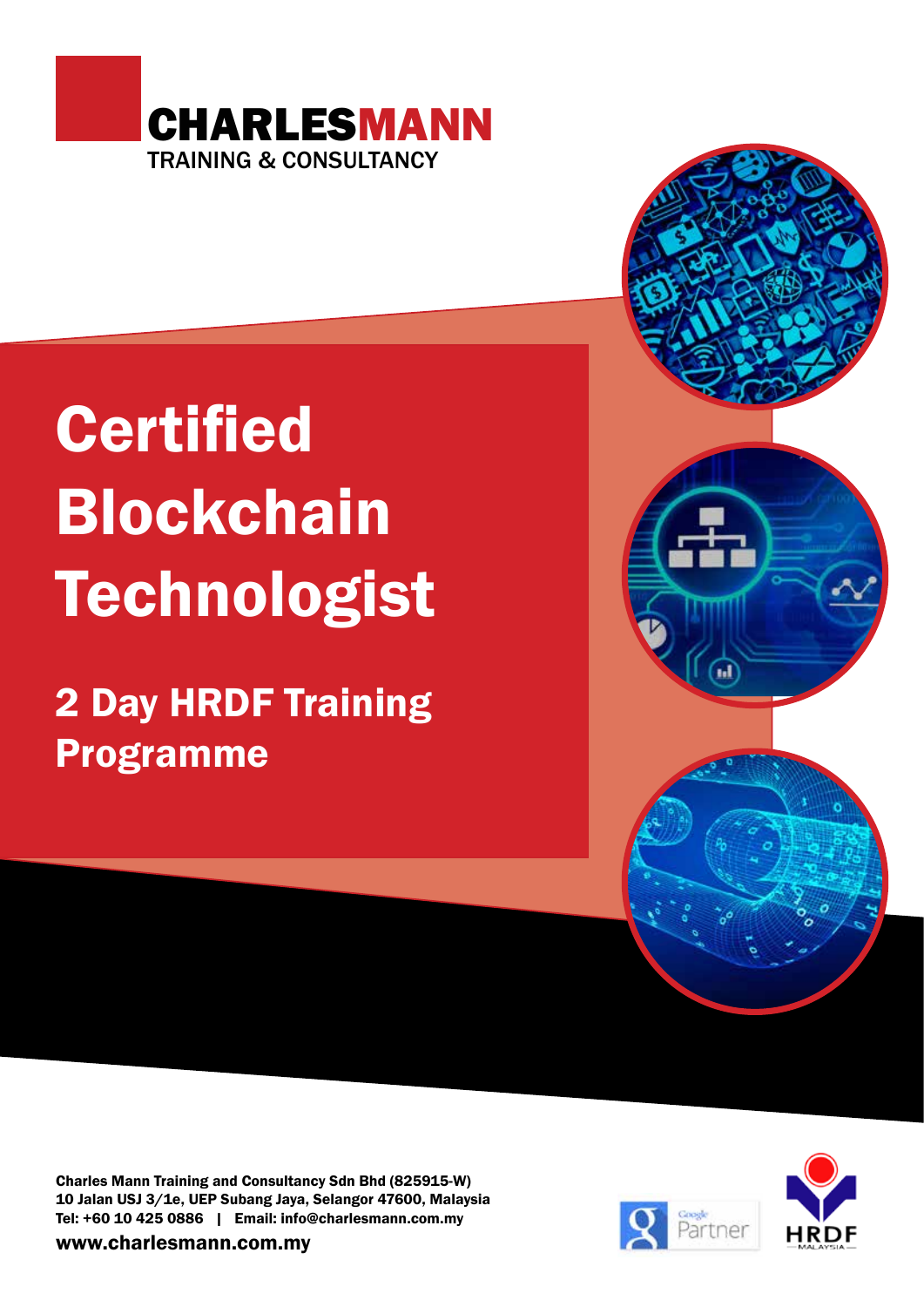## Course Outline

Certified Blockchain Technologist™ course is a 2-day training programme led by expert instructors. Participants will gain an extended insight into the fundamental concepts of blockchain technology, along with an an indepth understanding of the current and future blockchain trends and applications that need to be developed. Blockchain has already impacted close to 25 industries worldwide and its only begun to scratch the surface.

By the end of 2019, global spending on blockchain solutions has reached about \$2.9 billion US dollars and is expected to exceed \$11.7 billion by 2022. The market value of blockchain in the food and agriculture market is projected to climb to \$1.4 billion U.S. dollars by 2028 and just in China, it is forecasted to grow to \$1.42 billion U.S. dollars by 2022!

Attendees who join this 2 day training course will study various case studies and learn from an industry expert of what needs to be done as a blockchain startup to be successful along with avoiding common pitfalls. Additionally, participants will take part in a LIVE blockchain installation in class, ensuring practical expertise has been gaiined. No technical knowledge or previous blockchain experience is required to benefit from this course.

Modules covered include:

| Module 01 - Blockchain Basics | Module 06 - Blockchain 3.0                   |
|-------------------------------|----------------------------------------------|
| Module 02 - Digital Currency  | Module 07 - Blockchain Limitations           |
| Module 03 - Smart Contracts   | Module 08 - Possible Solutions               |
| Module 04 - Smart Property    | Module 09 - Government Regulations           |
| Module 05 - DAOs & DApps      | Module 10 - Blockchain Setup (Live In Class) |

This HRDF claimable training course will provide you with a strong foundation of the knowledge required to completely understand the ins and outs of Blockchain technology.

## Course Benefits

Following this blockchain training course, you will be able to:

- Understand the fundamentals of Blockchain technology
- Gain an insight into Blockchain protocols and digital currencies
- Understand Blockchain 3.0
- Understand Blockchain in Malaysia

Upon completion of this course, you will receive a premier certificate from Blockchain Academy.

All certificates issued by the academy are timestamped on the blockchain. This means anyone at anytime can validate the authenticity of your cert to prove its authenticity.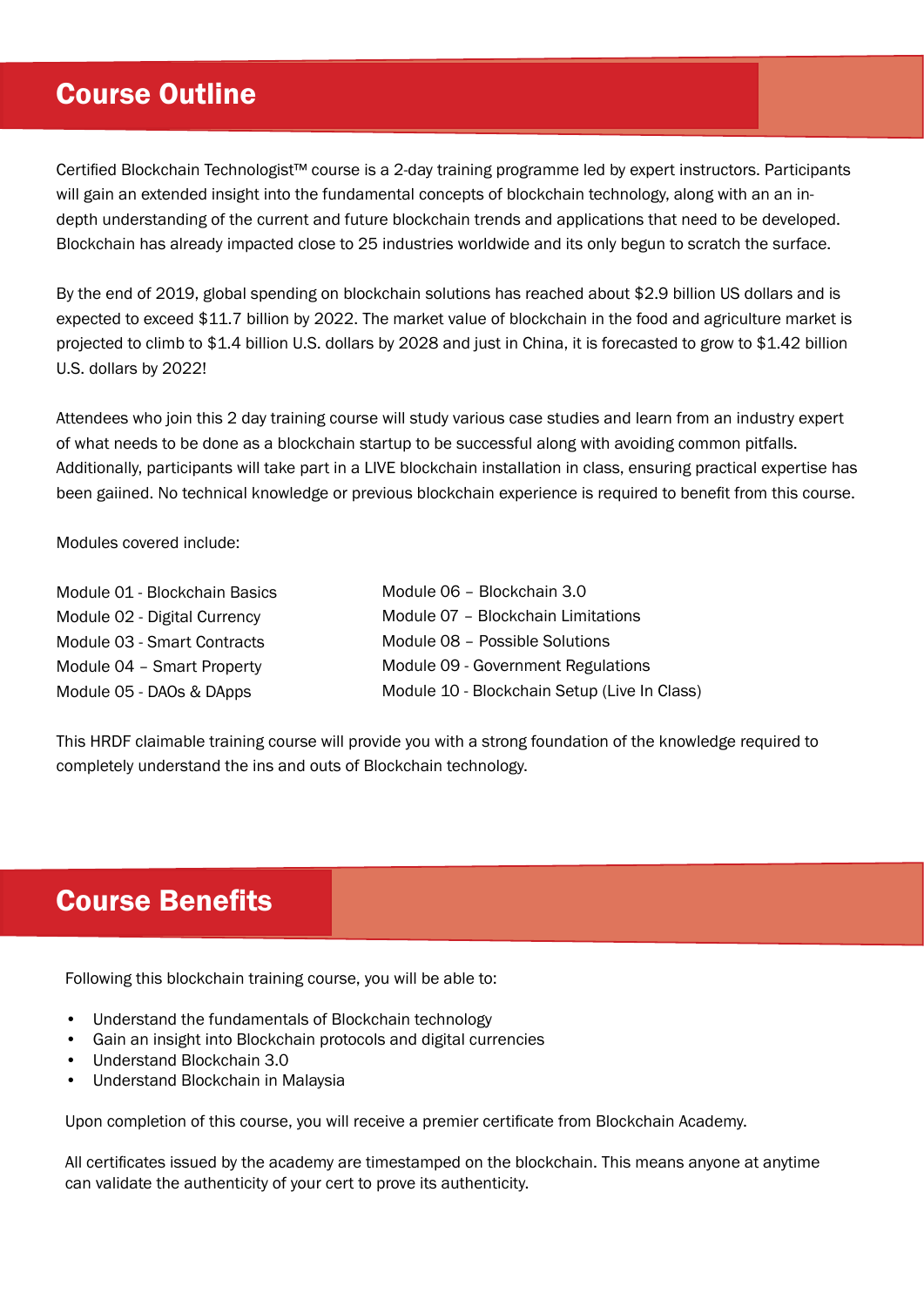# Course Programme

Blockchain Basics and Digital Currency

- Overview of Blockchain Technology
- Why Blockchain is Disruptive
- Blockchain Wallets
- Understanding Exchanges
- Finances and Payments
- Programming Languages
- Currency and Digital Payments
- Cyrptocurrency Mining
- Proof of Work and Proof of Stake

Smart Contracts

- Financial Services
- Crowdfunding
- Prediction Markets
- Ethereum Blockchain
- Initial Coin Offerings

#### Smart Property

- Trustless Lending
- Coloured Coins
- Development Platforms
- APIs
- Blockchain Ecosystem

## DAOs & DApps

- **Counterparty**
- DApps, DAOs, DACs and DASs
- Automatic Markets and Tradenets
- Blockchain and AI
- Case Studies of Top DApps

Blockchain 3.0 and Blockchain Limitations

- Problems Blockchain 3.0 Will Solve
- **Technical Challenges**
- Throughput and Latency
- Transaction Size and Bandwidth
- **Cybersecurity**
- **Multiple Chains**
- Non-interoperability

## Possible Solutions

- Dark Pools
- Alternative Hashing Algorithms
- Unspent Outputs
- Posting Bond Deposits
- REST APIs

#### Government Regulations

- Business Model Challenges
- Scandals and Public Perception
- Legal Risks and Government Regulation
- Privacy Challenges
- **Liabilities**

Blockchain Setup, Group Work and Assessment

# **Instructor**



Amarjit Singh (CBP, CBT, CFP, MCSE)

Amarjit has more than 18 years experience in IT hardware, software and security. He has worked with IBM and Citibank in the past and is currently on the advisory board for several fintech and blockchain startups including IDACB (International Decentralised Association of Cryptocurrency and Blockchain). He is very well versed with the different blockchain protocol stacks. He is also an executive member of World Blockchain Association. Amarjit is proud to be one of Malaysia's first conferred TEDx speakers.

In his freetime, Amarjit actively participates in events and conventions locally and abroad. He is a highly sought after keynote speaker and has moderated many panel discussions globally.